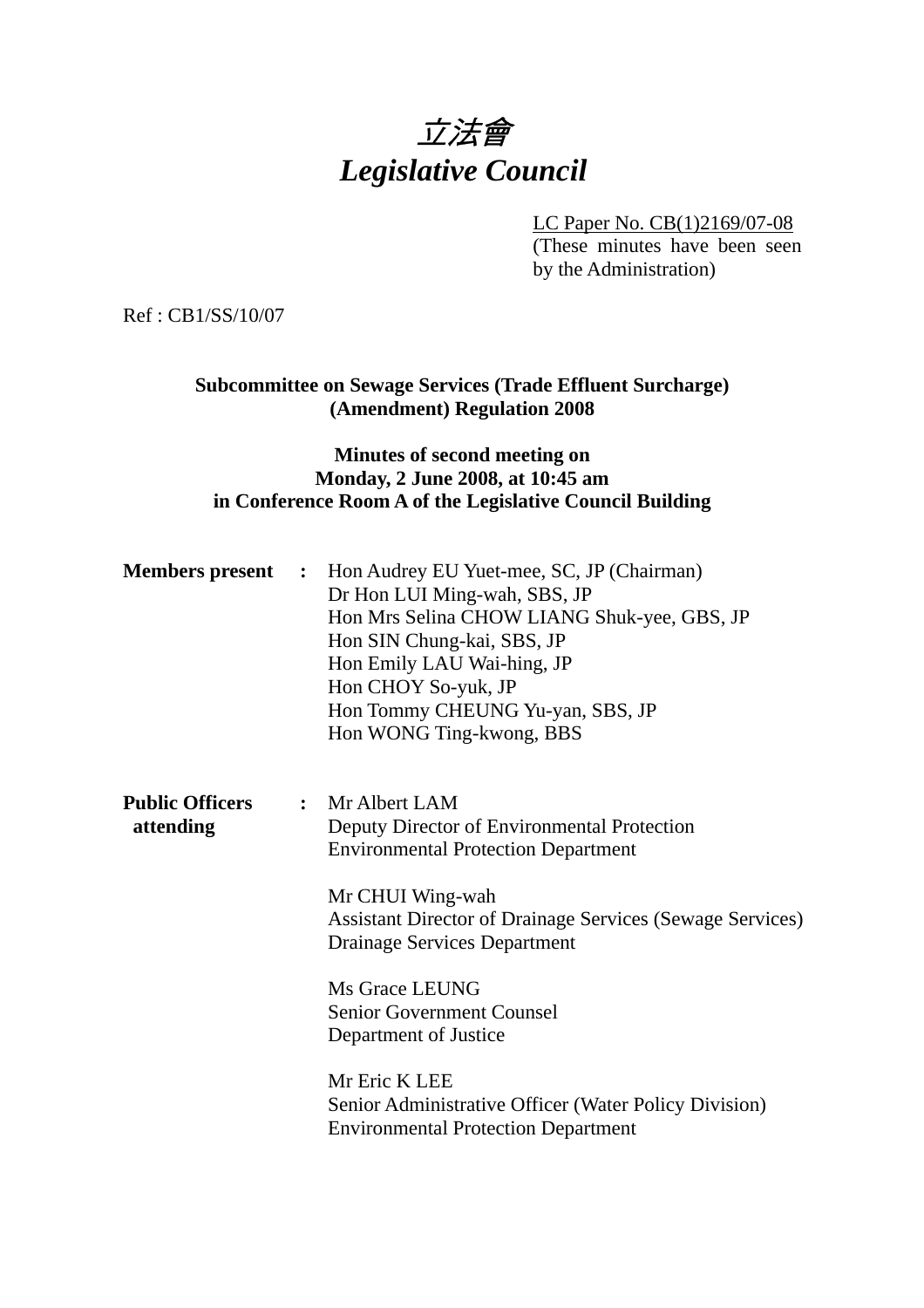| <b>Attendance by</b><br>invitation        | : Hong Kong Catering Industry Association                         |
|-------------------------------------------|-------------------------------------------------------------------|
|                                           | Mr Thomas WOO<br><b>Vice President</b>                            |
|                                           | <b>Factory Canteen Chamber of Commerce</b>                        |
|                                           | Mr HUI Chin-pang<br>Vice Chairman                                 |
|                                           | <b>Association of Restaurant Managers</b>                         |
|                                           | Mr WOO Lun<br>Vice Chairman                                       |
|                                           | <b>Chinese Cuisine Management Association</b>                     |
|                                           | Mr Danny NGAN<br>Chairman                                         |
|                                           | Hong Kong Federation of Restaurants and Related Trades            |
|                                           | Mr LOCK Kwok-on<br>Vice Chairman                                  |
|                                           | The Association for Hong Kong Catering Services<br>Management Ltd |
|                                           | Mr YEUNG Wai-sing<br>Chairman                                     |
| <b>Clerk in attendance:</b>               | Ms Debbie YAU<br>Senior Council Secretary (1)1                    |
| <b>Staff in attendance: Mr Kelvin LEE</b> | <b>Assistant Legal Adviser 1</b>                                  |
|                                           | Mr Justin TAM<br>Council Secretary (1)3                           |
|                                           | Ms Michelle NIEN<br>Legislative Assistant (1)9                    |

- 2 -

Action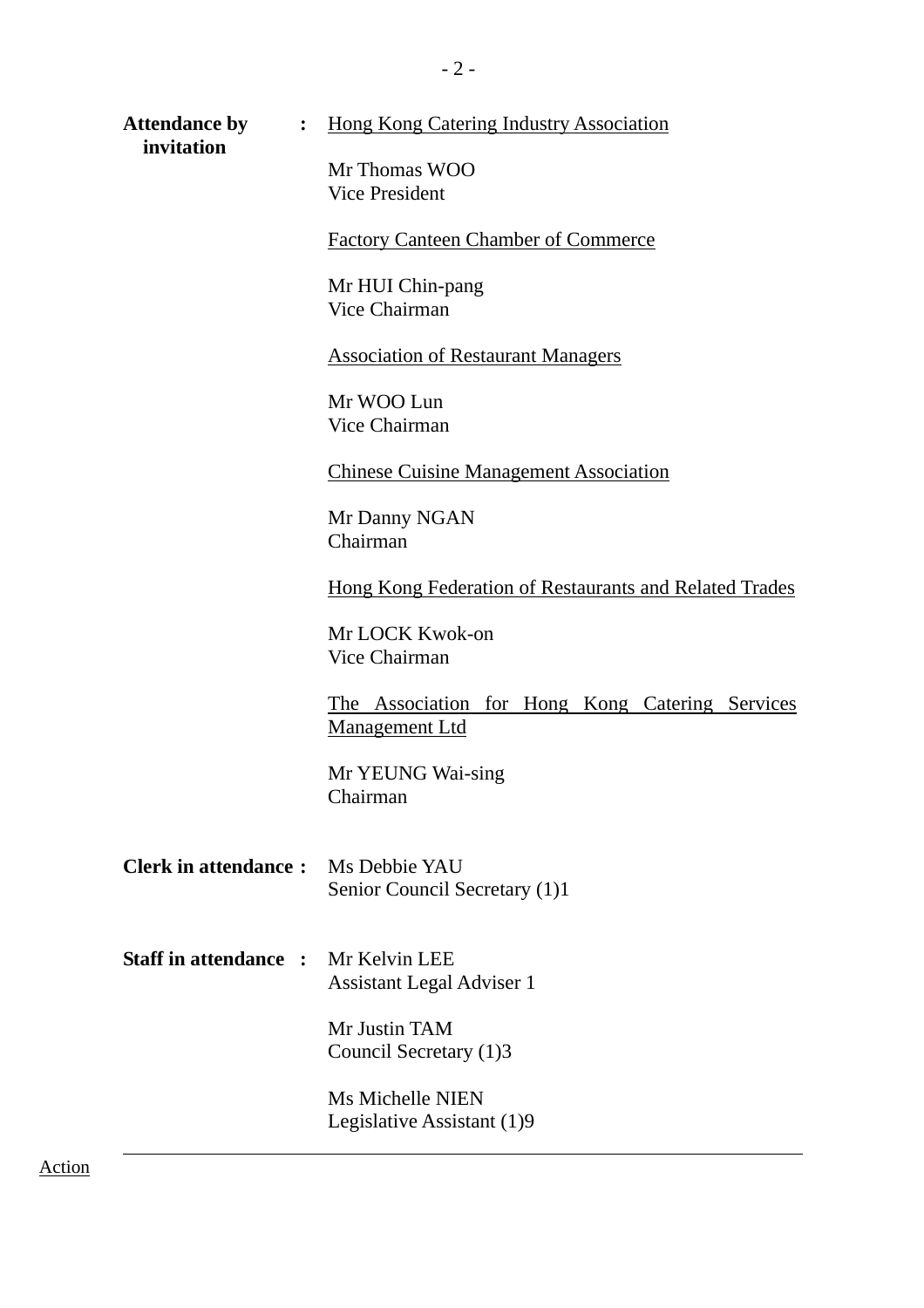| Meeting with deputations and the Administration |                                 |                                                                                                                                                                                                                |  |  |
|-------------------------------------------------|---------------------------------|----------------------------------------------------------------------------------------------------------------------------------------------------------------------------------------------------------------|--|--|
| Submission from deputations                     |                                 |                                                                                                                                                                                                                |  |  |
|                                                 |                                 | Catering Industry Association<br>(Chinese version only)                                                                                                                                                        |  |  |
|                                                 |                                 |                                                                                                                                                                                                                |  |  |
| LC Paper No. $CB(1)1707/07-08(01)$              |                                 | -- List of follow-up actions arising<br>from the discussion on 26 May<br>2008 prepared by the Legislative<br><b>Council Secretariat</b>                                                                        |  |  |
|                                                 |                                 | letter to the Chairman dated 27<br>May 2008 (Chinese version only)                                                                                                                                             |  |  |
|                                                 |                                 | Paper Nos. CB(1)1707/07-08(01)<br>and $(02)$                                                                                                                                                                   |  |  |
|                                                 | Meeting with the Administration | $(LC$ Paper No. $CB(1)1760/07-08(01)$ -- Submission from Hong Kong<br>LC Paper No. $CB(1)1707/07-08(02)$ -- Hon Tommy CHEUNG Yu-yan's<br>LC Paper No. $CB(1)1707/07-08(03)$ -- Administration's response to LC |  |  |

 The Subcommittee deliberated (Index of proceedings attached at **Appendix**).

Follow-up actions to be taken by the Administration

2. The Administration was requested to provide written information on the following:

- (a) regarding the effluent survey conducted for the restaurant trade in August and September 2005, the median COD values among the 384 samples (or among the 374 samples lying within two standard deviations from the mean) collected, and the respective trade effluent surcharge (TES) rates payable by the restaurant operators;
- (b) the number of applications for reassessment of TES rates received from the restaurant trade since the reduction in the sampling period from three days to two days took effect, as well as the number of applications for reassessment of TES rates raised by the trade for the same period in 2005-2006 and 2006-2007;
- (c) whether an amendment moved by the Subcommittee or by a Member to delete "at his own expense" in section 4(1) of the Sewage Services (Trade Effluent Surcharge) Regulation, or to introduce amendments to the effect that the costs of an applicant to vary the TES rates, would have any charging effect on Government revenue; and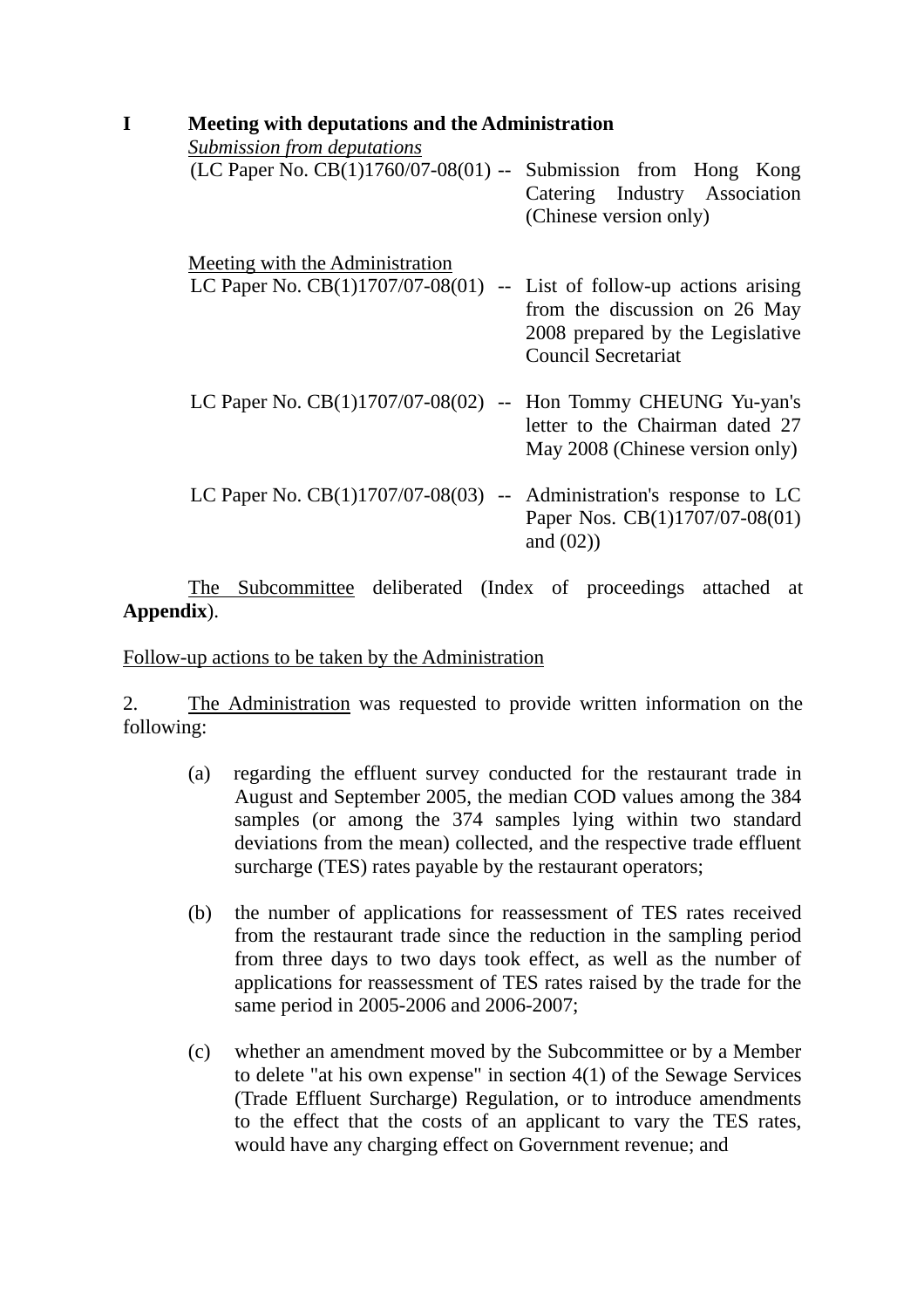(d) in addressing the concerns raised by deputations, whether consideration would be given to streamlining the reassessment procedures and to extend the validity period of the reassessed COD values/TES rates from two years to three years.

3. Members noted that the next meeting of the Subcommittee would be held on 3 June 2008, at 10:45 am.

## **II Any other business**

4. There being no other business, the meeting ended at 12:30 pm.

Council Business Division 1 Legislative Council Secretariat 14 July 2008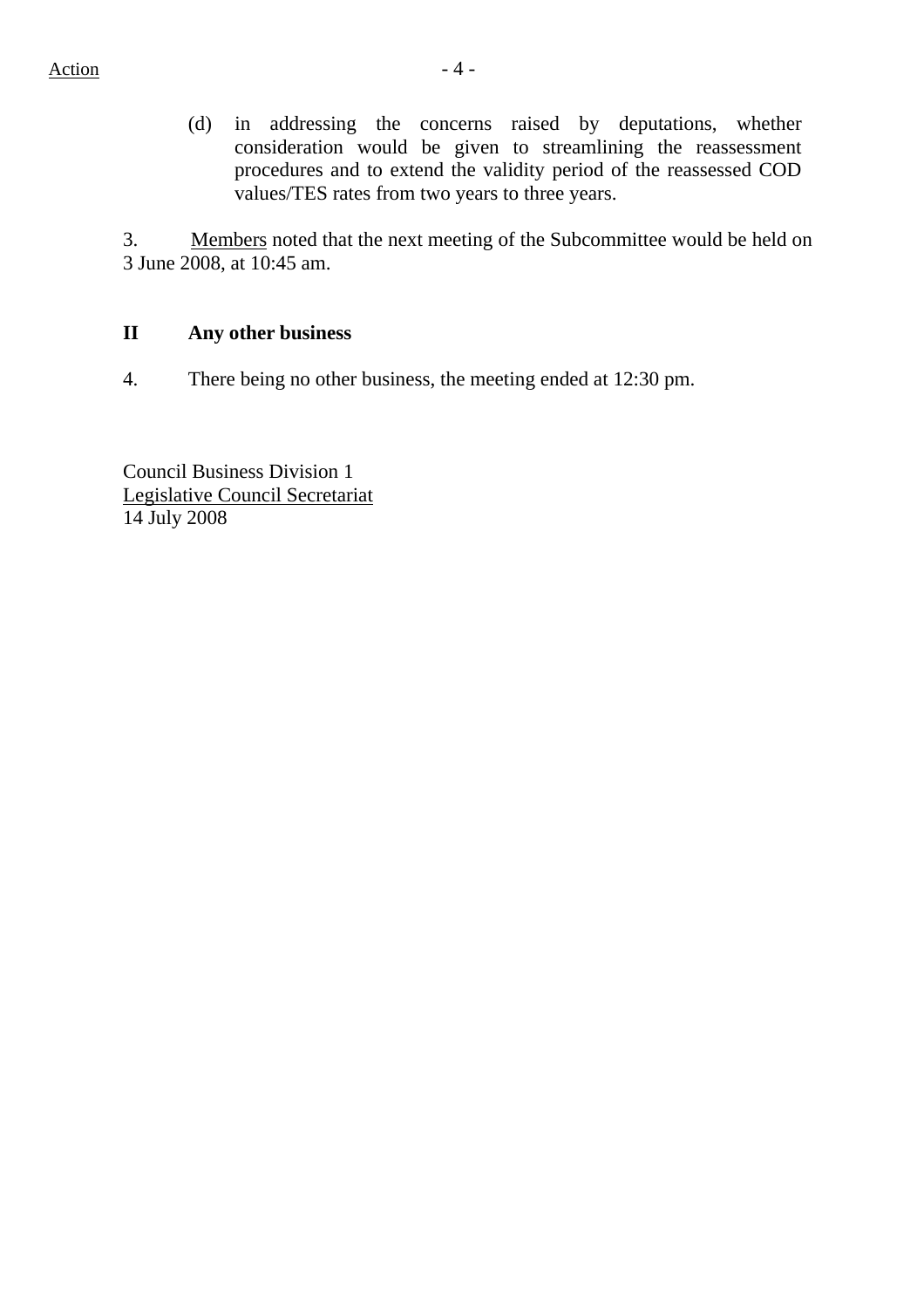#### **Proceedings of the second meeting of the Subcommittee on Sewage Services (Trade Effluent Surcharge) (Amendment) Regulation 2008 on Monday, 2 June 2008, at 10:45 am in Conference Room A of the Legislative Council Building**

| <b>Time</b><br>marker | <b>Speaker</b>                                                    | Subject(s)                                                                                                                                                                                                                                                                                                                                                                                                                                                                                                                                                         | <b>Action</b><br>required |
|-----------------------|-------------------------------------------------------------------|--------------------------------------------------------------------------------------------------------------------------------------------------------------------------------------------------------------------------------------------------------------------------------------------------------------------------------------------------------------------------------------------------------------------------------------------------------------------------------------------------------------------------------------------------------------------|---------------------------|
| 000737<br>001003      | Chairman                                                          | Welcoming remarks by the Chairman                                                                                                                                                                                                                                                                                                                                                                                                                                                                                                                                  |                           |
| 001004<br>001348      | Chairman<br>Hong Kong Catering<br>Industry Association<br>(HKCIA) | Meeting with deputations<br>Presentation of views<br>(LC Paper No. $CB(1)1760/07-08(01)$ )                                                                                                                                                                                                                                                                                                                                                                                                                                                                         |                           |
| 001349<br>001709      | Chairman<br>Canteen<br>Factory<br>Chamber<br>of<br>Commerce       | Presentation of views -<br>(a)<br>Most of the small restaurant operators were<br>reluctant to seek reassessment because the<br>reassessment cost, which was about \$15,000<br>for three sampling days, could be higher than<br>the Trade Effluent Surcharge (TES) payable by<br>them.<br>If the Government agreed to refund the<br>(b)<br>reassessment cost to the successful applicants,<br>a lot of operators would seek reassessment. It<br>would also provide incentives for restaurant<br>operators to improve effluent quality.                              |                           |
| 001710<br>002024      | Chairman<br>Association<br>of<br><b>Restaurant Managers</b>       | Presentation of views -<br>For the period between March 2007 and<br>(a)<br>February 2008, the mean Chemical Oxygen<br>Demand (COD) value for reassessment cases<br>for restaurant trade was 867 grammes cubic<br>metre $(g/m^3)$ , which was much lower than the<br>proposed mean COD of 1.630 $g/m3$ based on<br>the survey result. It showed that most<br>restaurant operators were overcharged.<br>The Administration should reduce the TES<br>(b)<br>rates further to reflect the efforts made by the<br>restaurant trades to improve the effluent<br>quality. |                           |
| 002025<br>002510      | Chairman<br>Chinese<br>Cuisine<br>Management<br>Association       | Presentation of views that as the reassessment<br>involved the submission of a number of documents<br>and required manpower assistance during sampling,<br>only operators of large establishments could afford<br>going through the cumbersome<br>and<br>costly<br>The Administration should further<br>procedures.<br>streamline the reassessment procedures, extend the<br>validity of a reassessed COD value from two years to                                                                                                                                  |                           |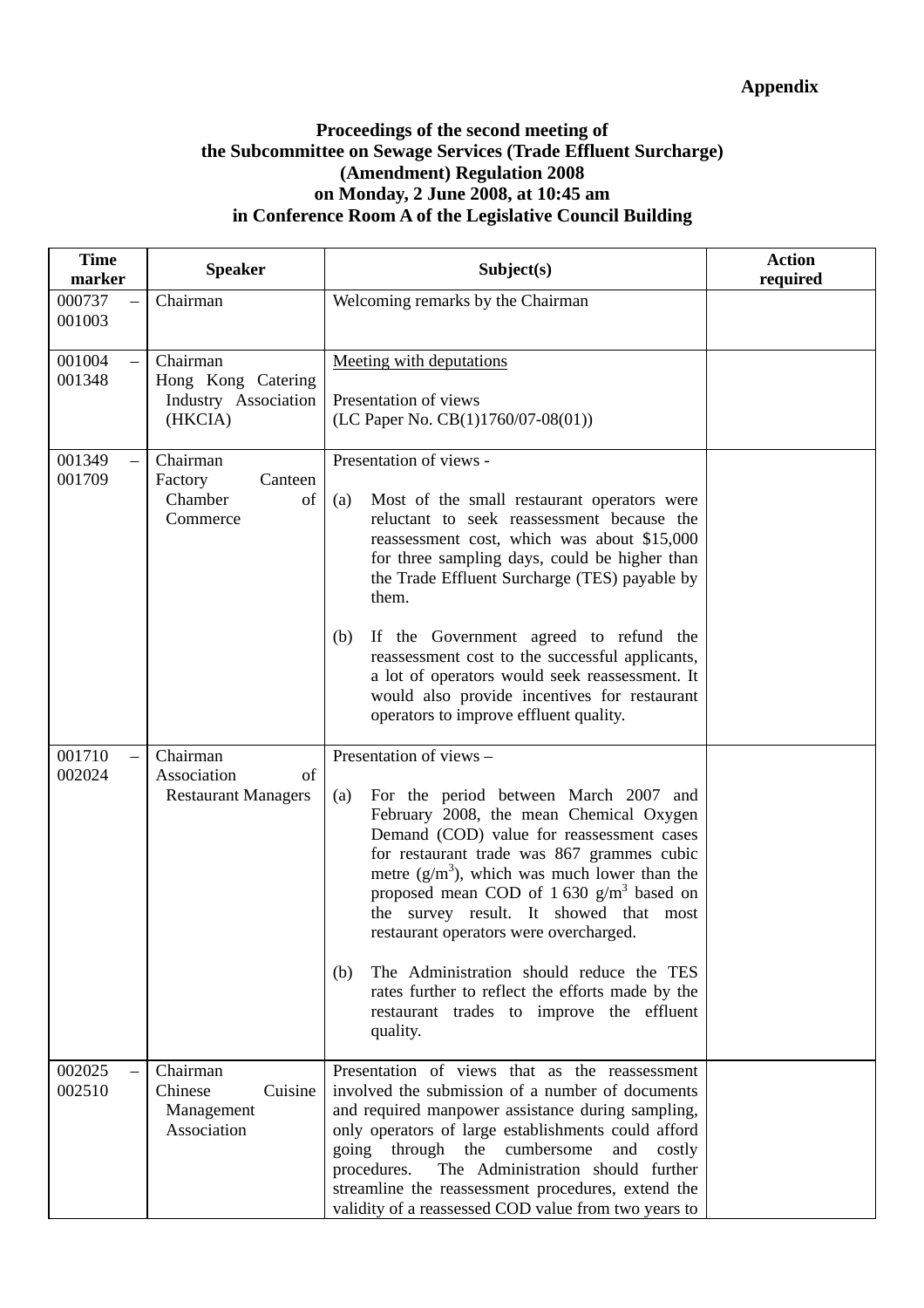| <b>Time</b><br>marker | <b>Speaker</b>                                                                                               | Subject(s)                                                                                                                                                                                                                                                                                                                                                                                                                                                                                                                                                                                                                                                                                                                                                                                                                                                                                                                                                                                                                                                                                                                                                                                                                                                                                                                                           | <b>Action</b><br>required |
|-----------------------|--------------------------------------------------------------------------------------------------------------|------------------------------------------------------------------------------------------------------------------------------------------------------------------------------------------------------------------------------------------------------------------------------------------------------------------------------------------------------------------------------------------------------------------------------------------------------------------------------------------------------------------------------------------------------------------------------------------------------------------------------------------------------------------------------------------------------------------------------------------------------------------------------------------------------------------------------------------------------------------------------------------------------------------------------------------------------------------------------------------------------------------------------------------------------------------------------------------------------------------------------------------------------------------------------------------------------------------------------------------------------------------------------------------------------------------------------------------------------|---------------------------|
|                       |                                                                                                              | three years, and refund the reassessment cost to the<br>successful applicants.                                                                                                                                                                                                                                                                                                                                                                                                                                                                                                                                                                                                                                                                                                                                                                                                                                                                                                                                                                                                                                                                                                                                                                                                                                                                       |                           |
| 002511<br>002719      | Chairman<br>Hong Kong Federation<br>of Restaurants<br>and<br><b>Related Trades</b>                           | Presentation of views -<br>The survey of effluents from the restaurant<br>(a)<br>trade in August and September 2005 was not<br>scientific as it only collected 384 samples from<br>some 14 000 restaurant operators of different<br>sizes and modes of operation.<br>As part of the water used by the trade was for<br>(b)<br>cooking and drinking, and only about 60% to<br>70% of water was discharged as effluents, the<br>discharge factor for the restaurant trade should<br>be lowered.                                                                                                                                                                                                                                                                                                                                                                                                                                                                                                                                                                                                                                                                                                                                                                                                                                                        |                           |
| 002720<br>003120      | Chairman<br>The Association<br>for<br>Hong Kong Catering<br><b>Services</b><br>Management<br>Ltd<br>(AHKCSM) | Presentation of views that if the Government agreed<br>to refund the reassessment cost to the successful<br>applicants, many restaurant operators who were<br>reluctant to seek reassessment on grounds of cost<br>would do so.                                                                                                                                                                                                                                                                                                                                                                                                                                                                                                                                                                                                                                                                                                                                                                                                                                                                                                                                                                                                                                                                                                                      |                           |
| 003121<br>004108      | Chairman<br>Administration                                                                                   | <b>Briefing by the Administration</b><br>(LC Paper No. CB(1)1707/07-08(03))<br>The Administration was discussing with the<br>(a)<br>restaurant trade to see how the reassessment<br>procedures could<br>further streamlined<br>be<br>without affecting<br>the reliability of the<br>mechanism.<br>According to the laboratories which conducted<br>(b)<br>sampling tests for more than half of the COD<br>reassessment, the cost of reassessment ranged<br>from $$3,000$ to $$3,500$ per sampling day.<br>The<br>cost of \$15,000 for three sampling days as<br>reflected by the restaurant trade might include<br>not only the costs of engaging the laboratories<br>to undertake sampling and testing work but<br>also consultants or cleaning companies to<br>improve the restaurants' effluent quality.<br>As the number of sampling days for operators<br>(c)<br>with small COD discharge loads had been<br>reduced from three days to two days and the<br>validity of a reassessed COD value had been<br>extended from one year to two years, the<br>reassessment cost for operators with small<br>discharge loads had been reduced by two-third.<br>Since the measures took effect, about 30% of<br>the reassessment cases from restaurant trade<br>had required only two sampling days, showing<br>that it had provided incentives for small |                           |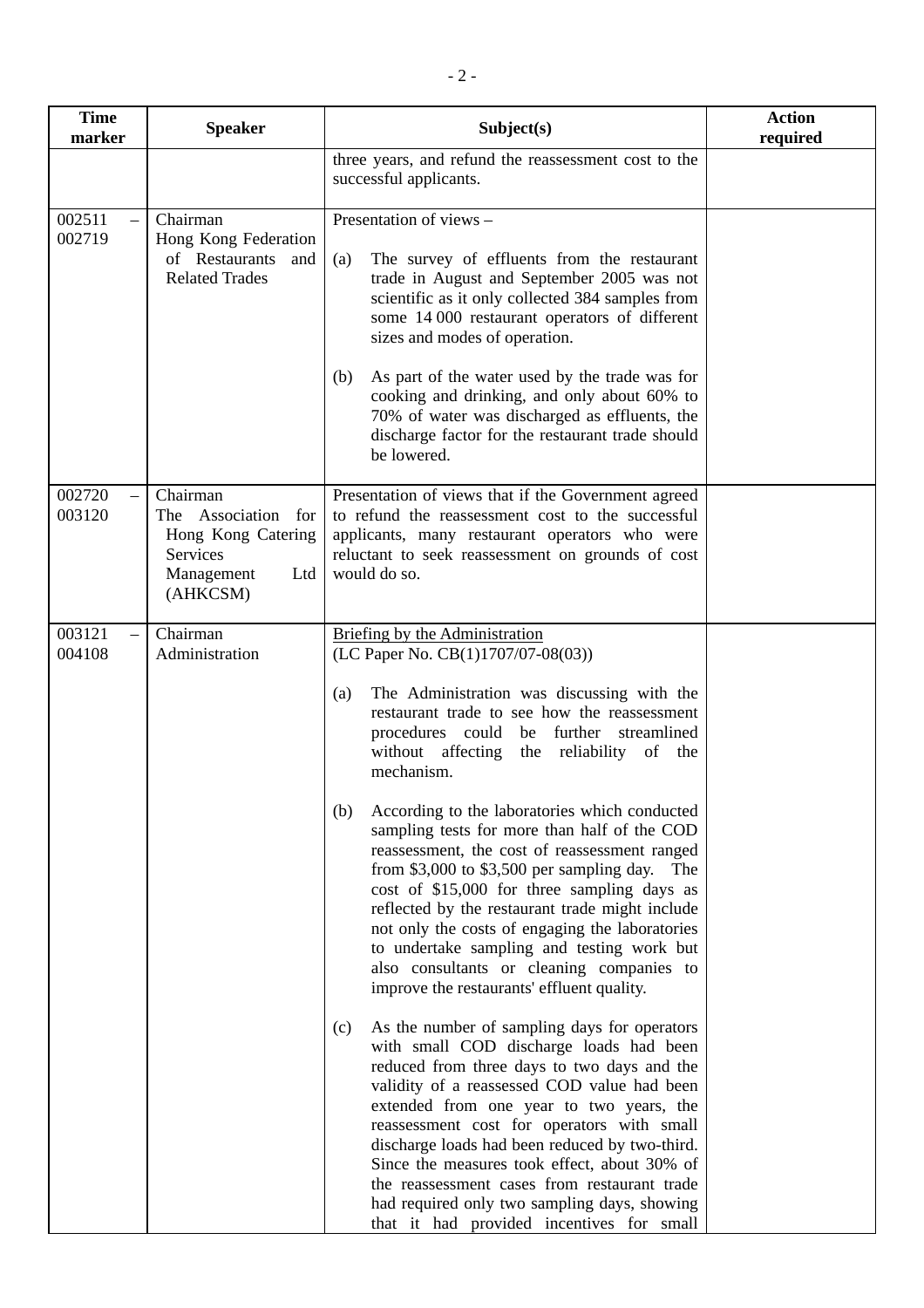| <b>Time</b><br>marker        | <b>Speaker</b>                                | Subject(s)                                                                                                                                                                                                                                                                                                                                                                                                                                                                                                                                                  | <b>Action</b><br>required |
|------------------------------|-----------------------------------------------|-------------------------------------------------------------------------------------------------------------------------------------------------------------------------------------------------------------------------------------------------------------------------------------------------------------------------------------------------------------------------------------------------------------------------------------------------------------------------------------------------------------------------------------------------------------|---------------------------|
|                              |                                               | restaurant operators to seek reassessment.                                                                                                                                                                                                                                                                                                                                                                                                                                                                                                                  |                           |
| 004109<br>$\equiv$<br>005939 | Chairman<br>Mr Tommy CHEUNG<br>Administration | Mr Tommy CHEUNG's views and concerns -<br>384 samples taken from among 14 000<br>(a)<br>restaurants were not representative of the trade<br>and most operators were overcharged, as<br>evidenced by the fact that the COD values of<br>263 samples as well as the mean COD value<br>about 850 $g/m^3$ for<br>successful<br>(i.e.<br>reassessment cases in the past five years were<br>below the proposed generic mean of<br>$1630 \text{ g/m}^3$ which was worked out after<br>discounting 10 outlying samples.                                             |                           |
|                              |                                               | (b)<br>As the reassessment usually took three<br>sampling days and cost about \$15,000, about<br>77% restaurant operators who were required to<br>pay TES at a rate below \$15,000 would thus be<br>This<br>reluctant to seek reassessment.<br>accounted for the<br>small<br>number<br>of<br>reassessment cases.                                                                                                                                                                                                                                            |                           |
|                              |                                               | The Administration should adopt the median<br>(c)<br>COD value for computing the TES rates so that<br>at least half of the restaurant operators would<br>not need to<br>seek reassessment.<br>The<br>Administration<br>should<br>also<br>refund<br>the<br>reassessment cost to the successful applicants.                                                                                                                                                                                                                                                   |                           |
|                              |                                               | Prosecutions should be brought against<br>(d)<br>restaurant operators with exceptionally high<br>COD value, such as $77,500 \text{ g/m}^3$ .                                                                                                                                                                                                                                                                                                                                                                                                                |                           |
|                              |                                               | Chairman's concern that among the 374 samples, the<br>COD values of 263 samples was below the proposed<br>generic mean, reflecting that probably two-third of<br>the restaurant operators were being overcharged.<br>Moreover, as the basic cost of reassessment (i.e.<br>\$15,000) for about 77% of restaurant operators was<br>higher than the TES they had to pay, they might not<br>have the incentive to improve the effluent quality on<br>grounds of cost.                                                                                           |                           |
|                              |                                               | The Administration's advice that more than half of<br>the small restaurants required only two sampling<br>days if they applied for reassessment. Generally<br>speaking, they could benefit from a reduced TES rate<br>after discounting the reassessment cost because the<br>cost of reassessment was now one-third following<br>the reduction of sampling days from 3 to 2 days and<br>the extension of the validity of the reassessed COD<br>value to two years. All larger restaurants could also<br>benefit from such extension of the validity period. |                           |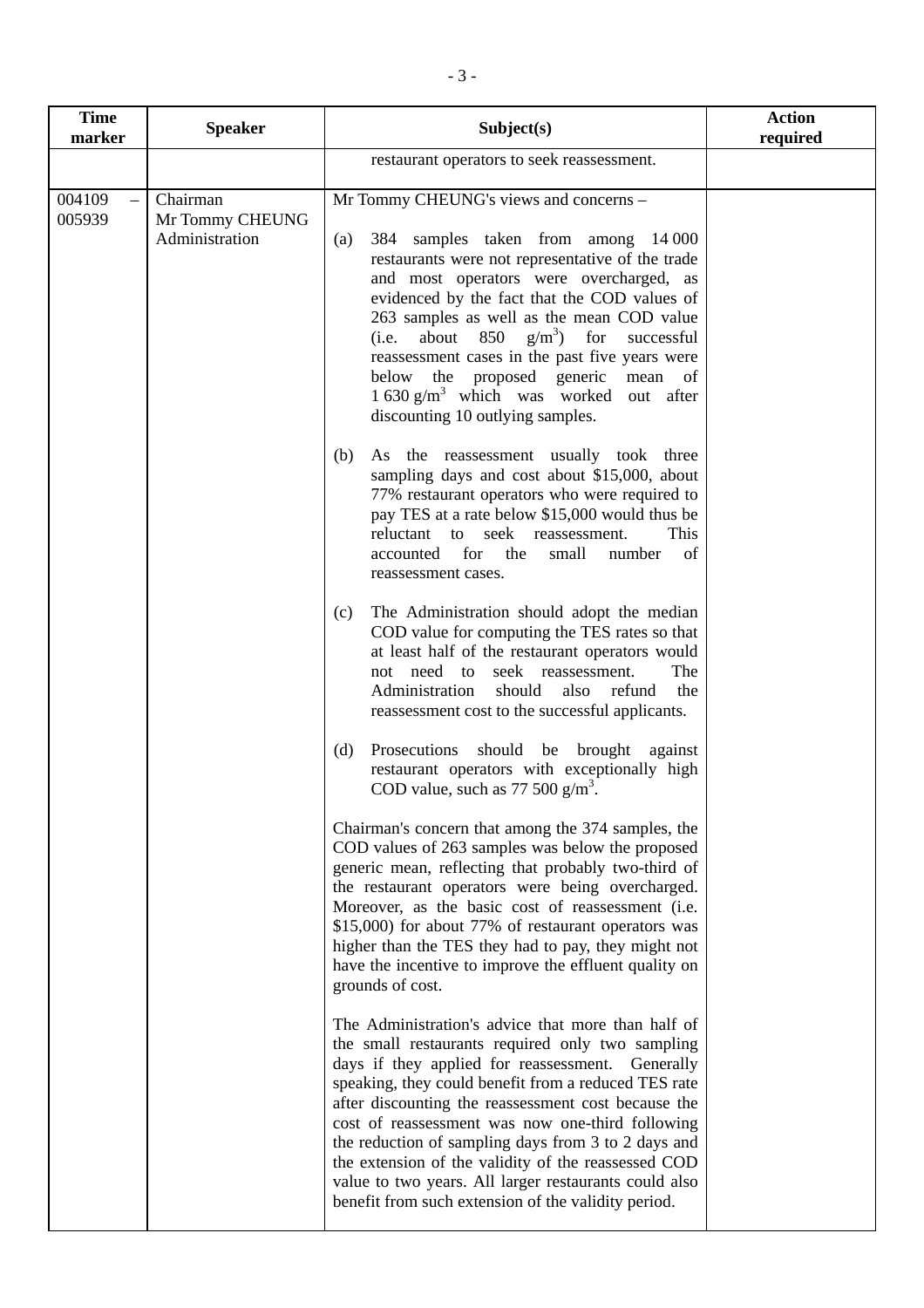| <b>Time</b><br>marker | <b>Speaker</b>                                                              | Subject(s)                                                                                                                                                                                                                                                                                                                                                                                                                                                                                                                                                                                                                                                                                                                                                                                                                                                                                                                                                                                                                                                                                                                                                                                                                                                                                                                                                   | <b>Action</b><br>required                                                                                  |
|-----------------------|-----------------------------------------------------------------------------|--------------------------------------------------------------------------------------------------------------------------------------------------------------------------------------------------------------------------------------------------------------------------------------------------------------------------------------------------------------------------------------------------------------------------------------------------------------------------------------------------------------------------------------------------------------------------------------------------------------------------------------------------------------------------------------------------------------------------------------------------------------------------------------------------------------------------------------------------------------------------------------------------------------------------------------------------------------------------------------------------------------------------------------------------------------------------------------------------------------------------------------------------------------------------------------------------------------------------------------------------------------------------------------------------------------------------------------------------------------|------------------------------------------------------------------------------------------------------------|
| $005940 -$<br>010911  | Chairman<br>Mr Tommy CHEUNG                                                 | Mr Tommy CHEUNG's concern that under the<br>existing mechanism, restaurant operators with small<br>COD discharge loads were in fact subsidizing those<br>with high pollution loads and this had deviated from<br>the polluter-pays principle. As such, it would be<br>fairer to adopt the mean COD value (i.e. about<br>$850 \text{ g/m}^3$ ) for successful reassessment cases in the<br>past five years as the generic mean for the trade.                                                                                                                                                                                                                                                                                                                                                                                                                                                                                                                                                                                                                                                                                                                                                                                                                                                                                                                 | The Administration to<br>provide information<br>requested<br>as<br>1n<br>paragraph 2(b) of the<br>minutes. |
| 010912<br>011945      | Chairman<br>Miss CHOY So-yuk<br>Administration                              | Chairman's enquiry about the COD values of the 10<br>outliers.<br>Miss CHOY So-yuk's query about the corresponding<br>TES rates when the median COD value was used for<br>the restaurant trade and her repeated request for the<br>Administration to refund the reassessment cost to the<br>successful applicants, as in the case of courts which<br>would award the cost of appeal to the successful<br>appellants.<br>The Administration's clarification and responses –<br>To avoid distortion, 10 samples which had the<br>(a)<br>highest COD values were discarded, and the<br>resultant COD values ranged from $32 \text{ g/m}^3$ to<br>14 900 $g/m^3$ .<br>The use of any other statistical figure, such as<br>(b)<br>the median, would necessitate the restructuring<br>of the entire scheme to apply the same measure<br>to all TES trades. The Administration would<br>also need to recalculate all TES rates applicable<br>to the TES trades on the premise of the<br>polluter-pays principle and the target of full<br>recovery of the relevant cost.<br>The Administration was not aware of examples<br>(c)<br>of legislative provisions by which the<br>Government was obliged to refund to a<br>successful applicant the cost incurred by the<br>applicant<br>pertinent<br>to<br>conducting<br>a<br>reassessment of certain fees and charges. |                                                                                                            |
| 011946<br>013219      | Chairman<br>Ms Emily LAU<br>Administration<br><b>HKCIA</b><br><b>AHKCSM</b> | Ms Emily LAU 's advice and concerns -<br>The Business Facilitation Advisory Committee<br>(a)<br>had agreed to follow up with the concern about<br>the TES assessment mechanism raised by the<br>restaurant trade.<br>Given that the number of convictions for the<br>(b)<br>restaurant trade under the Water Pollution<br>Control Ordinance (Cap. 358) had decreased<br>from 14 to 9 and 7 in the past 3 years, it<br>reflected that the trade had greatly improved                                                                                                                                                                                                                                                                                                                                                                                                                                                                                                                                                                                                                                                                                                                                                                                                                                                                                          |                                                                                                            |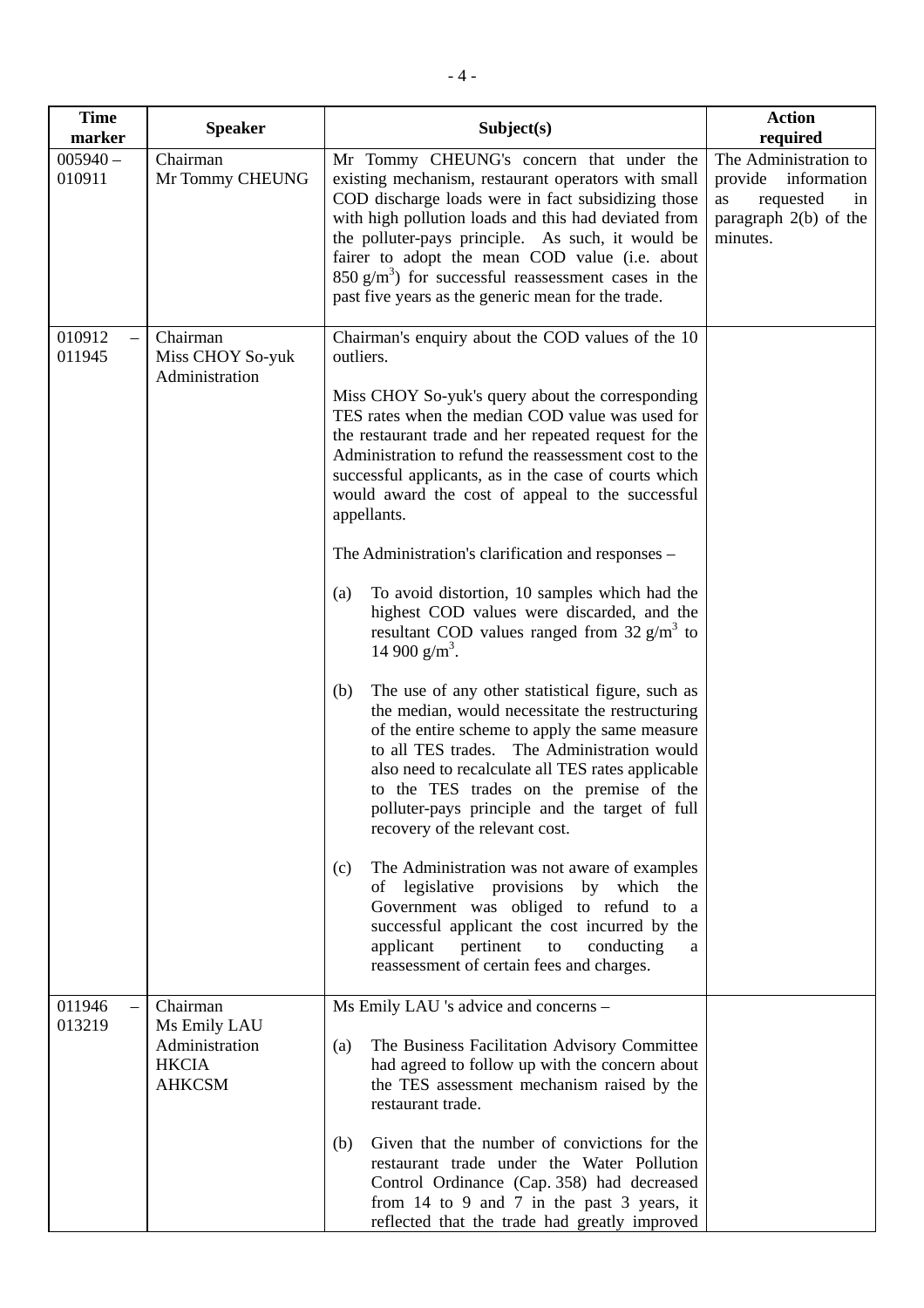| <b>Time</b><br>marker | <b>Speaker</b>                                 | Subject(s)                                                                                                                                                                                                                                                                                                                                                                                       | <b>Action</b><br>required                                                                                       |
|-----------------------|------------------------------------------------|--------------------------------------------------------------------------------------------------------------------------------------------------------------------------------------------------------------------------------------------------------------------------------------------------------------------------------------------------------------------------------------------------|-----------------------------------------------------------------------------------------------------------------|
|                       |                                                | the effluent quality and thus the TES rates<br>should be further adjusted downward.                                                                                                                                                                                                                                                                                                              |                                                                                                                 |
|                       |                                                | HKCIA's views -                                                                                                                                                                                                                                                                                                                                                                                  |                                                                                                                 |
|                       |                                                | The rate of TES for the restaurant trade should<br>(a)<br>be reduced by 50% to 60%.                                                                                                                                                                                                                                                                                                              |                                                                                                                 |
|                       |                                                | The restaurant trade had been overcharged for<br>(b)<br>more than ten years.<br>The Administration<br>should review the assessment mechanism and<br>consider applying the median COD value for<br>computing the TES rates.                                                                                                                                                                       |                                                                                                                 |
|                       |                                                | AHKCSM's view that consideration could be given<br>to use the mean COD value for successful<br>reassessment cases lodged by the trade in the past<br>five years as the generic COD value for the trade.                                                                                                                                                                                          |                                                                                                                 |
|                       |                                                | The Administration's responses –                                                                                                                                                                                                                                                                                                                                                                 |                                                                                                                 |
|                       |                                                | The decreased in number of convictions<br>(a)<br>reflected the efforts made by the trade to<br>control water pollution.                                                                                                                                                                                                                                                                          |                                                                                                                 |
|                       |                                                | The survey methodology was scientifically<br>(b)<br>sound and reliable and it was appropriate to<br>apply the proposed value of $1\,630\,\mathrm{g/m^3}$ as the<br>generic value for the trade.                                                                                                                                                                                                  |                                                                                                                 |
|                       |                                                | The Administration would continue to discuss<br>(c)<br>with the restaurant trade to streamline the<br>reassessment procedures.                                                                                                                                                                                                                                                                   |                                                                                                                 |
| 013200<br>013527      | Chairman<br>Mrs Selina CHOW                    | Mrs Selina CHOW's concerns -                                                                                                                                                                                                                                                                                                                                                                     |                                                                                                                 |
|                       | Administration                                 | The Administration should consider the views<br>(a)<br>and concerns expressed by the restaurant trade.                                                                                                                                                                                                                                                                                           |                                                                                                                 |
|                       |                                                | The assessment mechanism was unfair to the<br>(b)<br>trade and the Administration should justify the<br>proposed reduction of the TES rates by only<br>19%.                                                                                                                                                                                                                                      |                                                                                                                 |
|                       |                                                | Administration<br>should<br>refund<br>The<br>(c)<br>the<br>reassessment cost to the successful applicants.                                                                                                                                                                                                                                                                                       |                                                                                                                 |
| 013528<br>013759      | Chairman<br>Miss CHOY So-yuk<br>Administration | Miss CHOY So-yuk's support for the Administration<br>to refund the reassessment cost to successful<br>applicants and to extend the validity of a reassessed<br>COD value from two years to three years. While<br>the Administration could encourage the trades to<br>improve the effluent quality, it should not seek to<br>recover from the trades the full costs of treating the<br>effluents. | The Administration to<br>provide<br>information<br>requested<br>as<br>in<br>paragraph $2(d)$ of the<br>minutes. |